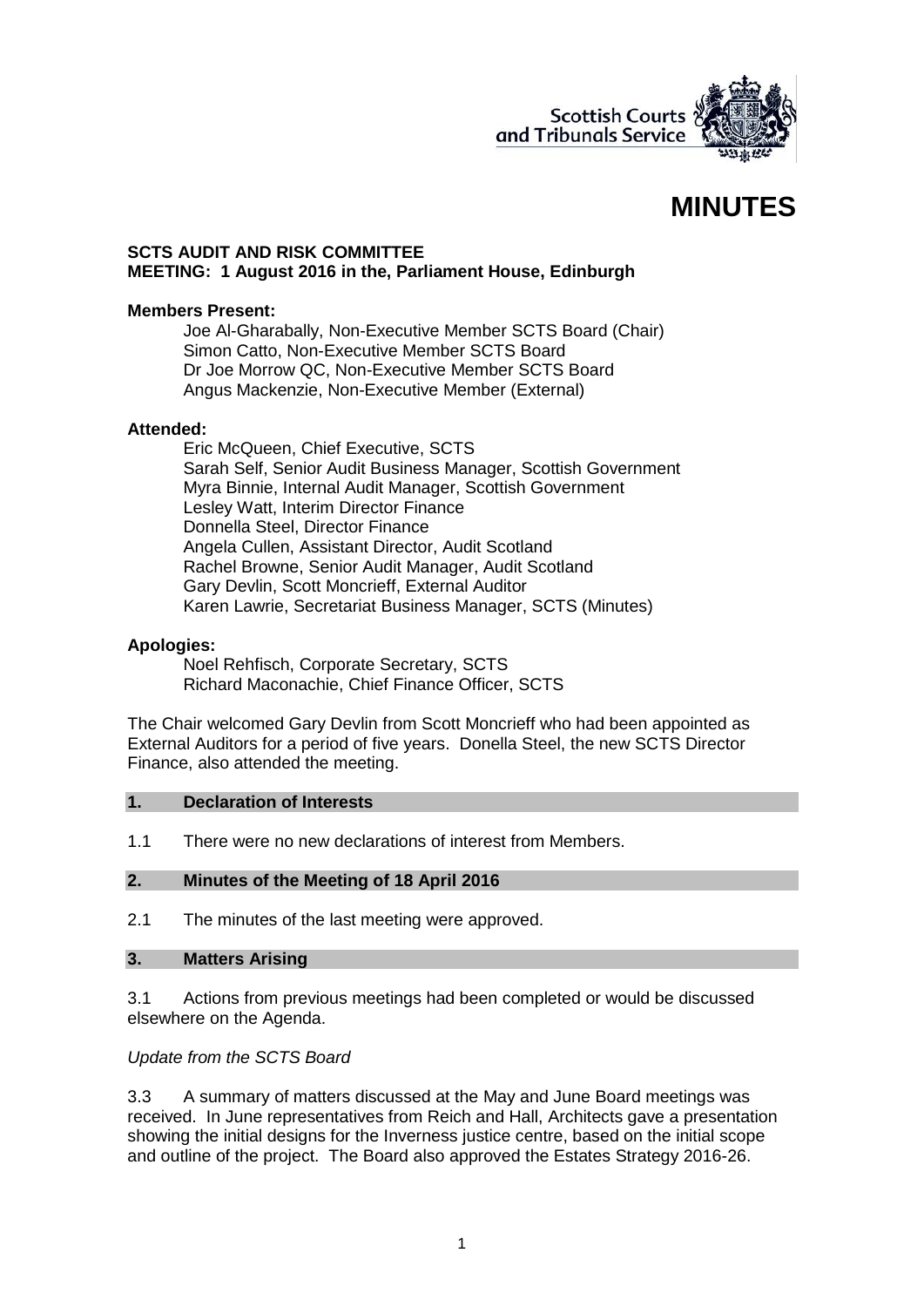## **4. Internal Audit Update (SCTS/ARC/Aug16/28 & SCTS/ARC/Aug16/29)**

## *Annual Assurance 2015-16*

4.1 Internal Audit (IA) presented a report detailing the work they had conducted across SCTS during 2015-16. On the basis of the audits carried out and the SCTS actions taken in response to their findings a reasonable assurance level had been provided in respect of SCTS's risk management, control and governance arrangements.

4.2 It was noted that a final report had still to be issued regarding the Facilities Management Contract Re-Tender. A draft report which included the assurance level and key findings had been discussed with Senior Management.

4.3 An update on the progress of the action plan to address the recommendations from the Mental Health Tribunal Finance Review was discussed. Both the Executive and IA were content with the actions taken to date and the proposed timescales for future actions.

# *Progress Report 2016-17*

4.4 A summary of Internal Audit activities carried out since the last meeting was considered. Work on the 2016-17 audit plan had commenced with one main audit review and one follow-up review currently underway.

4.5 The Committee noted that the internal audit report on the review of the Finance Transformation programme was scheduled to be tabled at the November meeting. Members requested assurance that the time-line for the report would be met.

# **5. External Audit Update (SCTS/ARC/Aug16/30)**

## *ISA 260*

5.1 Audit Scotland advised that work on the financial statements for 2015-16 was now complete and an unqualified audit opinion would be issued following the approval and sign-off of the Report and Accounts by the SCTS Board at their next Meeting.

5.2 Written assurance from the Accountable Officer on aspects of the financial statements and judgements and estimates would be submitted to Audit Scotland as part of the completion of the audit.

## *Draft 2015-16 Annual audit report*

5.3 Members reviewed the draft annual audit report, provided by Audit Scotland, which summarised the findings of their 2015-16 audit of SCTS.

5.4 The Committee welcomed acknowledgment from Audit Scotland of the very high quality of the draft accounts produced by SCTS and that no significant issues were reported.

5.5 Audit Scotland thanked the Committee and SCTS Executive for the cooperation and assistance afforded to the audit team during the course of the audit and throughout their five year appointment which would end on the conclusion of the 2015-16 audit

## **6. Directors Statement of Assurance to Accountable Officer (SCTS/ARC/Aug16/31)**

6.1 The Executive reported that robust statements of assurance had been produced as a result of this year's process, which had been subject to a greater degree of scrutiny and challenge than in previous years. In view of this Executive Directors were able to provide the Accountable Officer with substantial assurance that adequate controls were in operation across SCTS. There being no material control weaknesses identified, no specific mention had been made in the Governance Statement of any limitations in the assurances provided.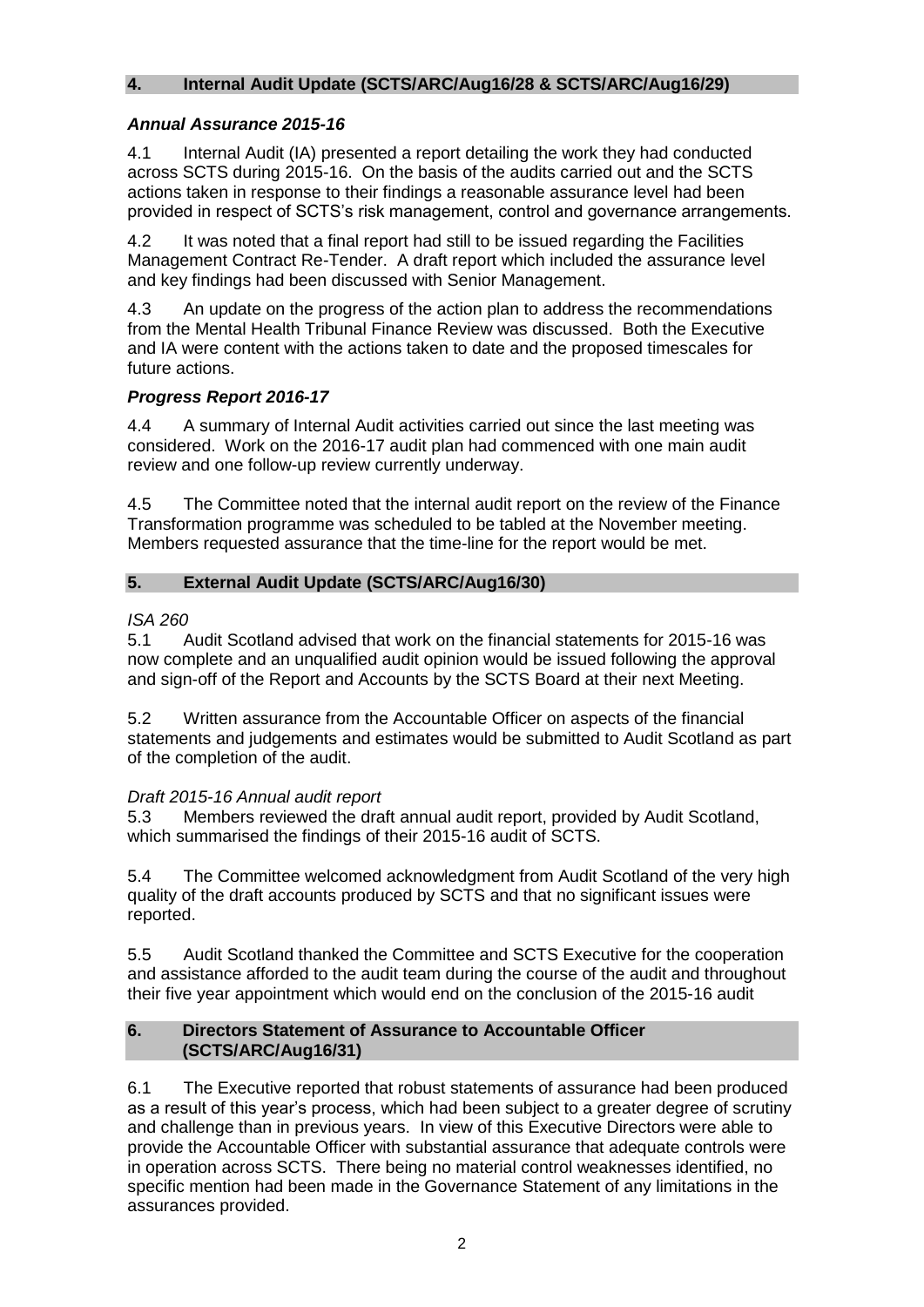6.2 The Committee agreed that the Accountable Officer had received sufficient assurances to inform his Governance Statement.

# **7. Review of Final Accounts 2015-16 (SCTS/ARC/Aug16/32)**

7.1 The SCTS Annual Report and Accounts 2015-16 were considered. It was agreed that key achievements during the last year had been reflected and the statutory reporting requirements and guidance had been met.

7.2 The Committee approved the final accounts and recommended that they be submitted to the SCTS Board for final approval at their meeting later in August.

## **8. SCTS Audit and Risk Committee Annual Report to the SCTS Board (SCTS/ARC/Aug16/33)**

8.1 The Committee approved their annual report to the SCTS Board. The report reflected on the work of the Committee during the last year and the Committee's priorities for 2016-17.

8.2 The Chair advised that members had discussed the introduction of a scorecard for Internal and External Audit. The results of the scorecard would be discussed during pre-Audit and Risk Committee meetings with Auditors. It was also noted that Scott Moncrieff would be requesting annual feedback from SCTS during the term of their appointment.

# **9. EU Referendum Results: Impact on SCTS (SCTS/ARC/Aug16/34)**

9.1 The Executive advised that following the results of the EU Referendum in June a preliminary assessment of the impact of the result on the Scottish Courts and Tribunals system had been carried out.

9.2 Despite considerable uncertainty about the UK's exit strategy, there were foreseeable areas where Brexit was likely to impact upon the SCTS which include implementing legislative changes to reflect the final constitutional settlements and the SCTS's capability to contribute effectively to UK and Scottish Government requests for policy briefing on areas affecting the operation of the Scottish courts and tribunals system.

9.3 Members were content with the initial assessment of the impact of the EU Referendum result for SCTS and noted its addition to the Corporate Risk Register.

# **10. Corporate Risk Register (SCTS/ARC/Aug16/35)**

10.1 The Committee reviewed the Corporate Risk Register, noting its inclusion to the main agenda of the meeting.

10.2 Members noted that new risks were added to the register when identified and that those currently on the risk register were frequently reviewed. In order to ensure that the register continued to highlight the key risks facing the organisation and remained at a manageable size it was agreed that it would be fully reviewed at the joint SCTS Board and Audit and Risk Committee workshop session on corporate risk in February.

# **11. Any Other Business**

11.1 The Chair, on behalf of the Committee, thanked Angela Cullen and Rachel Browne from Audit Scotland for their work with the Committee over the period of their 5 year External Audit appointment. The Executive recorded thanks on behalf of SCTS.